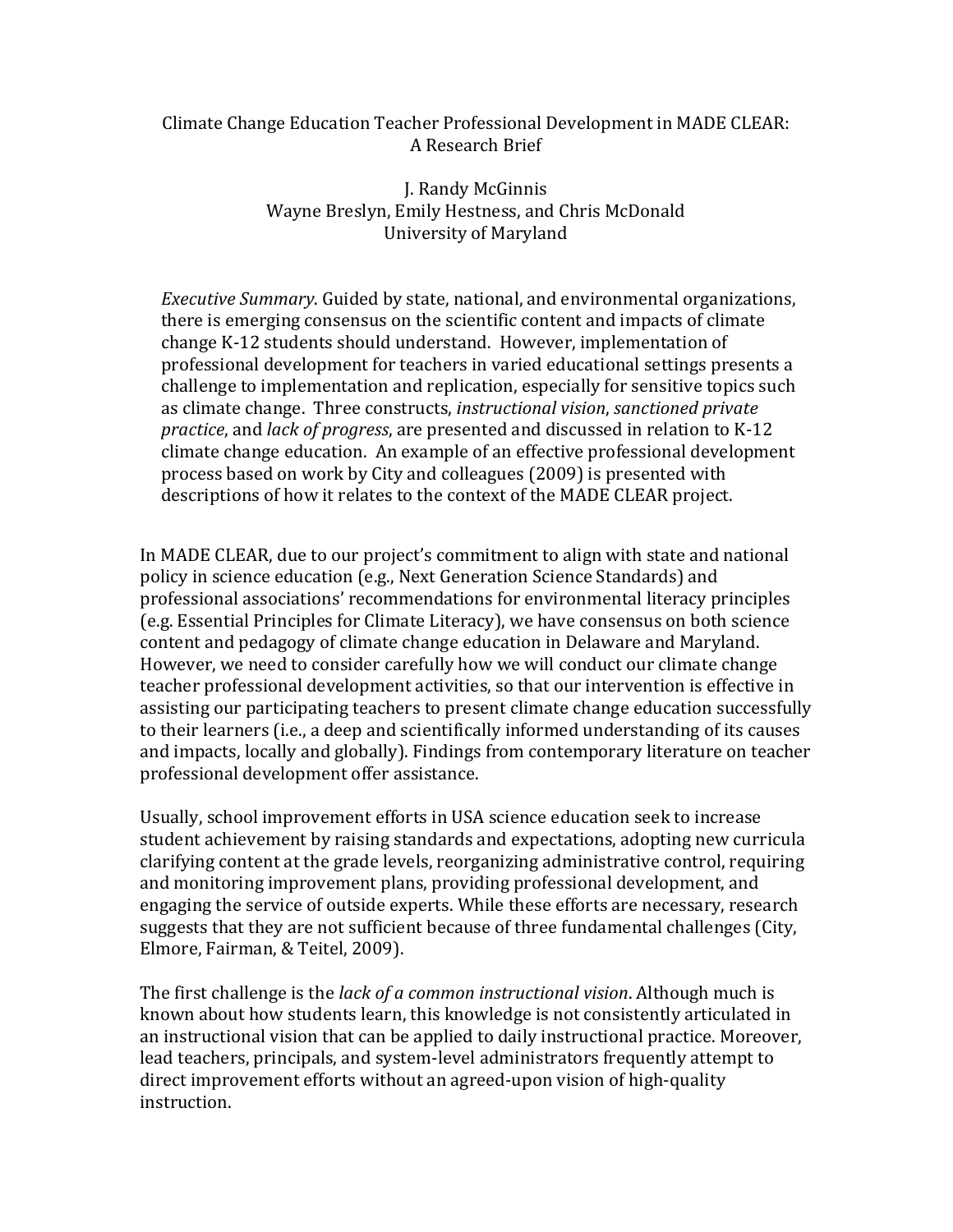The second challenge is *sanctioned private practice*. City and colleagues (2009) found that "most people in schools work in siloed cultures characterized by independence and autonomy" (p. 62). When teachers are not encouraged to collaborate, their instructional practice is not subject to critiques that can lead to instructional improvements.

The third challenge is *lack of process*, meaning that educators do not have an organized process for translating new knowledge into practice. Often teachers must determine how to apply the information and skills they acquire through professional development. Because few school improvement efforts address these challenges explicitly, classroom practice remains unchanged.

Research on teacher engagement in climate and environmental literacy efforts underscores the relevance of these challenges for MADE CLEAR. Wise's (2010) survey of science teachers suggested a *lack of common instructional vision* for climate change education at system and institutional levels, leading many interested teachers to address climate change only informally in the classroom. Related to the *sanctioned private practice* challenge, teachers participating in climate change education focus groups have reported rarely engaging in such interactions with school-based colleagues (Gayford, 2002). And in describing lessons learned from a climate change professional development program for middle and high school teachers, Johnson et al. (2008) highlighted the need for participants to gain deep familiarity and experience using instructional approaches to climate change education during professional development in order to facilitate transfer of knowledge and skills to the school context. Without such opportunities, professional development efforts risk perpetuating the *lack of process* challenge.

Therefore, of primary importance to the success of an educational innovation is the effectiveness of its implementation (Wallace, Blase, Fixsen, & Naoom, 2008), and of primary importance to the replication and scale-up of an innovation is examination of strategies specific to varied educational settings, including the science classroom (Lynch, Pyke, & Grafton, 2012; McDonald, Keesler, Kauffman, & Schneider, 2006; Penuel, Fishman, Cheng, & Sabelli, 2011).

MADE CLEAR should also take into account the status of climate change as a controversial or "sensitive" topic in science education. Research suggests that science teachers might avoid topics that are most relevant for students, because they are perceived as too controversial (McGinnis & Simmons, 1999). Additionally, teaching sensitive science topics, such as climate change, may induce tension between beliefs and practices (Jones & Carter, 2007). However, as Hart (2007) has pointed out, many educators have developed professional strategies to resolve this tension. He also suggested that teachers should promote active student engagement in decision-making about controversial issues.

One way for MADE CLEAR to address the challenges described above is to follow a process in a PD experience with teachers as suggested by City et al. (2009). As we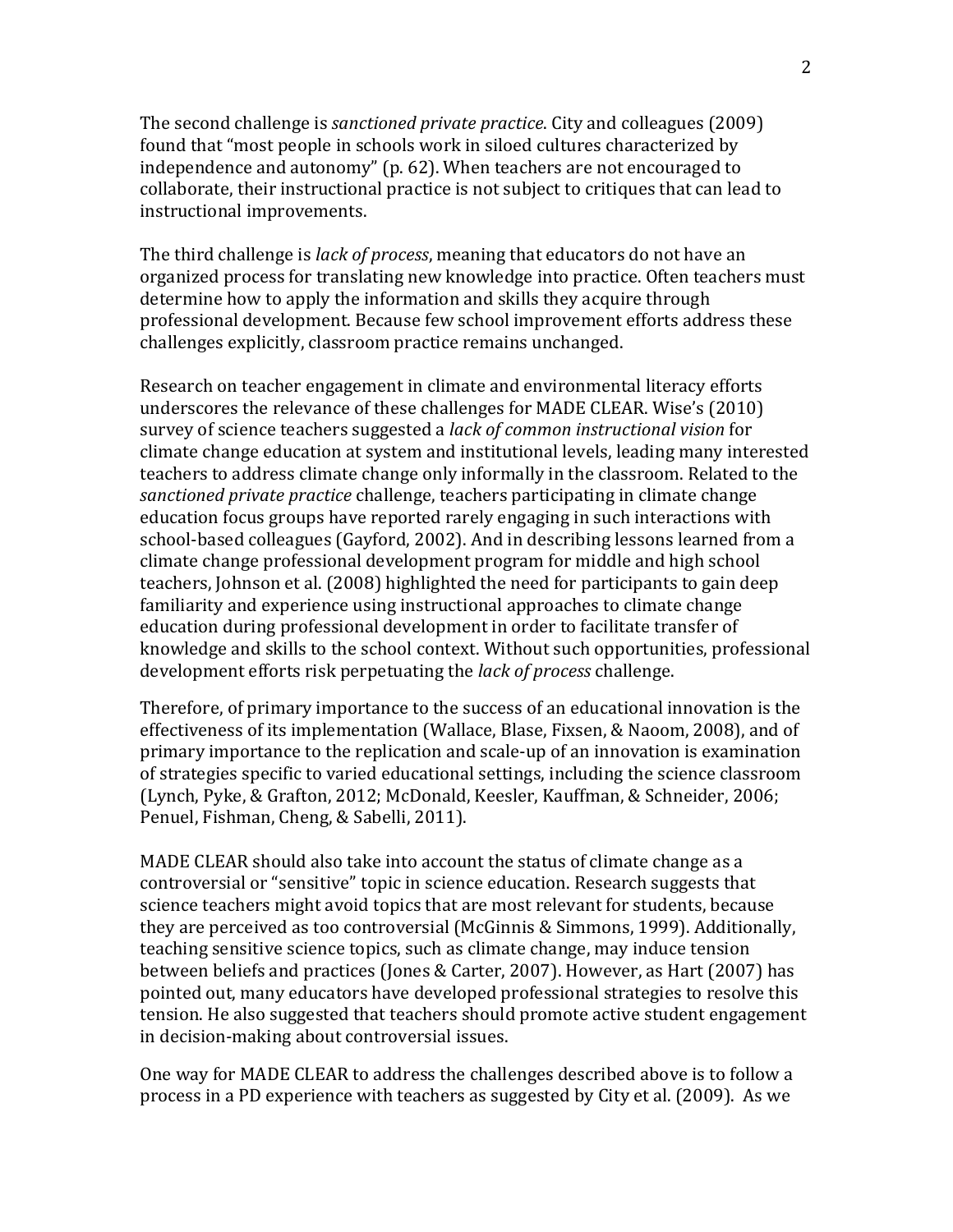consider how to provide teachers with effective and relevant professional development such a process can offer guidance in the activities and experiences offered to teachers during the MADE CLEAR Climate Change Summer Academy and during the school year. The table highlights a professional development process and describes how it relates to climate change teacher professional development.

To conclude, the impact of MADE CLEAR is linked directly to the success of the participating teachers in their teaching of climate change to learners located across Maryland and Delaware. Therefore, we should think very deeply about how we will design and conduct professional development in the project that is research-based.

| <b>PD Process</b>     | <b>Description</b>                                                                                                                          |
|-----------------------|---------------------------------------------------------------------------------------------------------------------------------------------|
| Lesson<br>Examination | Teachers select a lesson topic in climate change that aligns with the<br>NGSS and local science standards, examine instructional materials, |
|                       | review prior evidence from the literature of students' anticipated                                                                          |
|                       | conceptions of the topic, and difficulties with the core science                                                                            |
| Science               | concept, and collaboratively consider strategies to teach the topic.                                                                        |
| <b>Content Study</b>  | Teachers consult with science and pedagogy experts to improve<br>their science content knowledge and pedagogical knowledge                  |
|                       | informed by learning progressions and sociocultural research for a                                                                          |
|                       | sensitive topic. They then develop statements that clearly identify                                                                         |
|                       | the core science concepts their students need to understand to                                                                              |
|                       | learn the topic and how they align with science standards.                                                                                  |
| Lesson                | Teachers collaboratively design a lesson (or series of lessons) by                                                                          |
| Refinement            | integrating instructional strategies that support student learning of                                                                       |
|                       | core science concept (e.g., craft questions to move students'                                                                               |
|                       | thinking to higher levels of cognitive demand, emphasize                                                                                    |
|                       | argumentation based on evidence, diversify lesson for all learners                                                                          |
|                       | that includes consideration of salient sociocultural factors).                                                                              |
| Lesson                | One teacher volunteers to teach the lesson to students according to                                                                         |
| Delivery and          | the collaboratively developed plan. Remaining teachers observe the                                                                          |
| Observation           | lesson implementation (live or recorded), focusing on the students                                                                          |
|                       | (rather than on the volunteer teacher) and examining data                                                                                   |
|                       | evidence of students' learning.                                                                                                             |
| Individual            | Individual teachers reflect on the lesson observation with questions                                                                        |
| Reflection            | such as "What happened?" "How did it play out?" and "Why did                                                                                |
|                       | learning occur in the observed way?"                                                                                                        |
| Debrief and           | Teachers identify (a) connections between student learning and                                                                              |
| Generalization        | successful aspects of the lesson design, (b) connections between                                                                            |
| to Practice           | the instructional strategies employed and student learning, and (c)                                                                         |
|                       | generalizations about how effective strategies can be applied to                                                                            |
|                       | future instructional practice.                                                                                                              |

Table 1: Professional Development Process for Teachers in MADE CLEAR